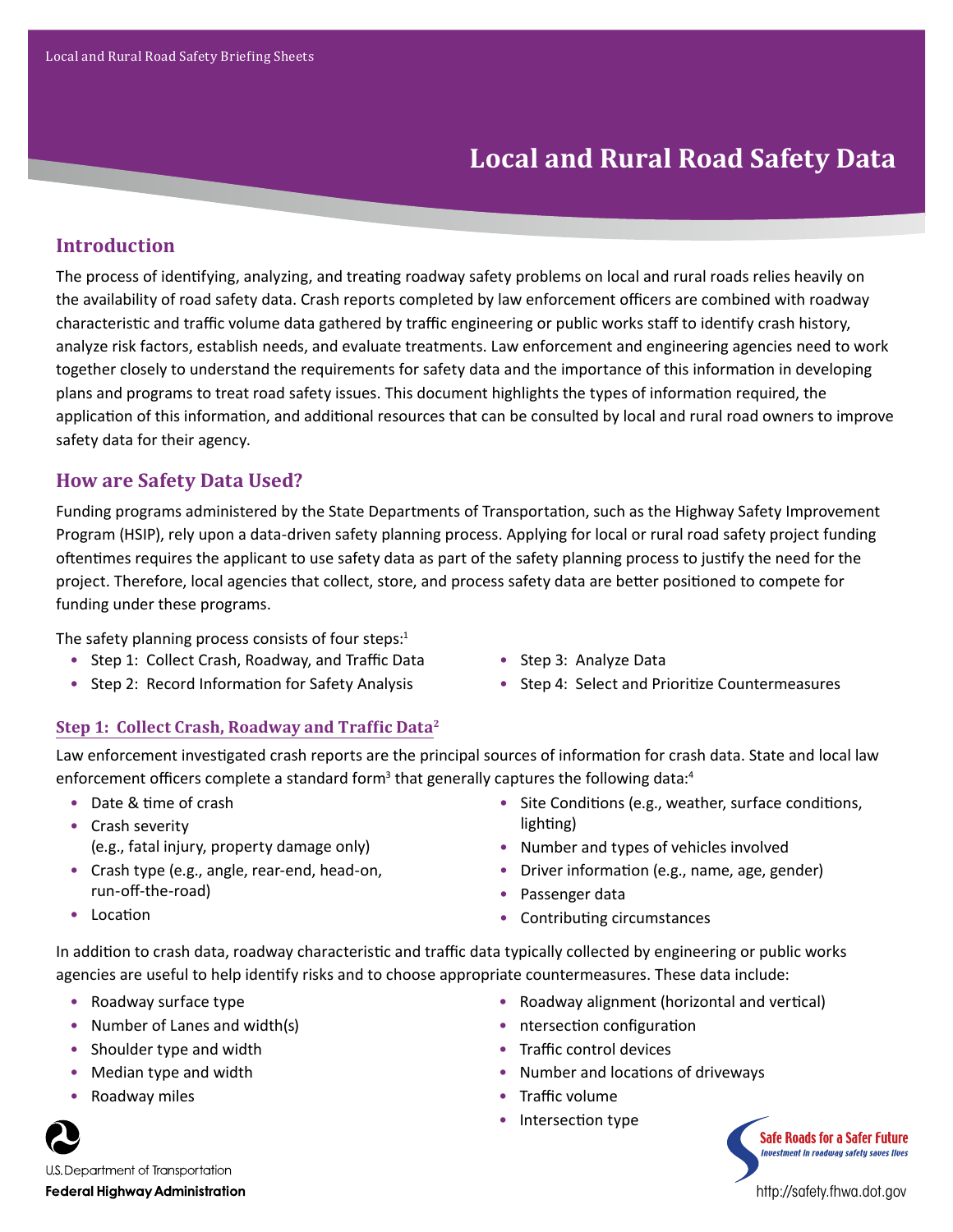### **Step 2: Record Information for Analysis**

Crash data are compiled and recorded by the State or local (e.g. city, county, and township) law enforcement officers at the reportable crash scene. Later, their crash data are entered into a database for storage and processing. Roadway characteristics and traffic data are collected by State and local transportation agencies to populate roadway inventory databases. Agencies with data processing capability and expertise will use electronic data processing, whereas those with limited funds and no electronic data processing capabilities may rely on a paper-based record of crashes and manual processing.

### **Step 3: Analyze Data**

Crash, roadway, and traffic data are combined to analyze crash patterns for the purpose of identifying high-crash locations, crash trends, and potential improvement strategies. There are a number of methods that can be used to characterize crash patterns, including crash frequencies, rates, severity of crashes, location of crashes, overrepresentation of certain types of crashes in the data set, and driver actions such as speeding, failure to yield the rightof-way, and impairment. The results of the data analysis are examined to determine patterns in crash types, locations, and potential causes.

#### **Step 4: Select Countermeasures**

Improvement strategies or safety countermeasures are selected to treat identified safety problems. There are many potential strategies available to treat problems depending on the contributing factors. Safety professionals generally classify these into four categories: engineering, enforcement, education, and emergency response (4E's).<sup>5</sup> Crash patterns and characteristics provide a basis to understand the type of actions needed to treat a particular safety problem. For example, analysis of crash data at an intersection may suggest the need to modify the geometric design or traffic control to reduce a high frequency of right-angle crashes. A high frequency of crashes related to speeding may indicate a need to increase enforcement. A comprehensive approach is generally the best option.

## **Alternative Methods for Processing Safety Information**

Storing, retrieving, and processing crash data can be time consuming and costly. Electronic data processing systems can reduce the burden. However, local and rural agencies often times do not have the financial or staff resources required to develop or maintain a system. In such cases, compiling and storing crash reports can be accomplished by combining manual and electronic data processing. For example, one county government reported using high school interns to enter crash data into an Excel spreadsheet for processing. University students may be available to assist in developing and designing a system in exchange for college credit.<sup>6</sup> This can reduce development costs for local and rural road agencies while providing a level of electronic data processing capability.

As an alternative to formal crash databases and crash reports, agencies, police officers, and maintenance staff may be consulted to identify high-risk locations. Physical evidence such as skid marks at a crash site and maintenance records indicative of crash-related damage could be used to identify existing safety problems and sites for potential safety treatment. Local residents may report problem locations to the local engineer and public officials, who can identify locations based on citizen complaints. Road Safety Audits<sup>7</sup> can also be used to identify and make recommendations to mitigate the safety issues identified.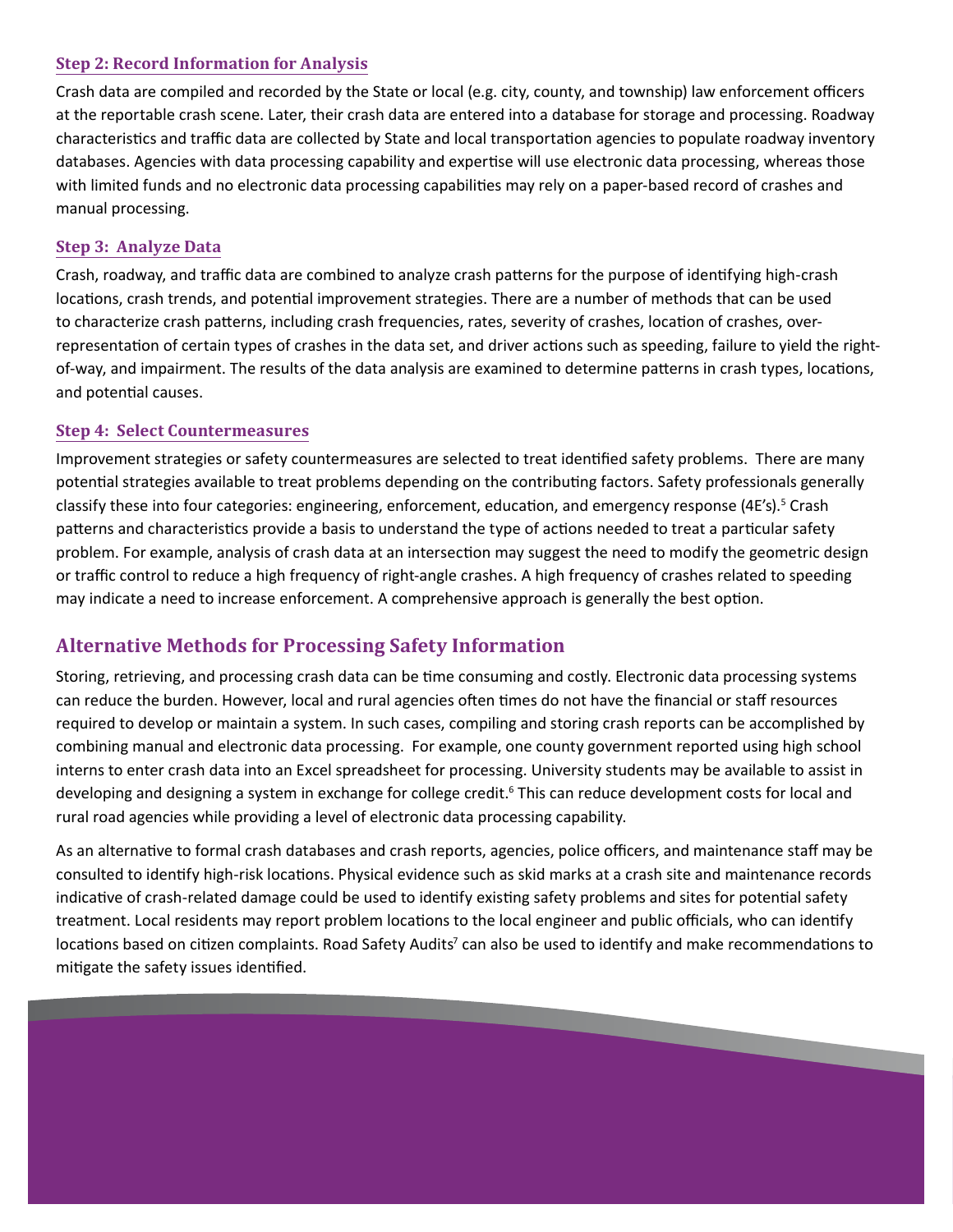While it may take more effort to collect data from the aforementioned sources, methods exist to address lack of complete crash data. For example, roadway features that are generally related to particular crash types might be identified as candidates for systemic, low-cost treatments in the absence of crash data. Identifying higher risk locations based on the presence of roadway features with known risk can be useful in identifying the need for safety treatments on a system-wide basis.

## **Example**

The table below summarizes lane departure crash data that Thurston County, WA assembled for the 2006 – 2010 time period from the Washington State Department of Transportation (WSDOT) crash database. The table compares this local data against statewide averages during the same period.<sup>8</sup> Between 2006 and 2010, 177 fatal and serious injury crashes occurred in Thurston County. The data shows that the horizontal curve crashes are overrepresented in the County. In addition, the proportion of roadway departure crashes in horizontal curves is greater in Thurston County than for either the combined County roadway system in Washington or the statewide roadway system. As a result, Thurston County selected lane departure crashes on horizontal curves as their focus crash type.

| 2006 - 2010 Collision History                             |                                   | <b>Fatal &amp; Serious</b><br><b>Crashes - Thurston</b><br>County (%) | <b>Fatal &amp; Serious</b><br>Crashes-<br>Statewide (%) | <b>Difference</b><br>(%) |
|-----------------------------------------------------------|-----------------------------------|-----------------------------------------------------------------------|---------------------------------------------------------|--------------------------|
| <b>Overall Numbers</b>                                    | Total number of collisions        | 3                                                                     | $\overline{2}$                                          | $\mathbf{1}$             |
| <b>By Collision Type</b>                                  | Hit fixed object                  | 48                                                                    | 27                                                      | 21                       |
|                                                           | Overturn                          | 10                                                                    | 11                                                      | (1)                      |
|                                                           | Angle (left turn)                 | 9                                                                     | 16                                                      | (7)                      |
|                                                           | Head on                           | $\overline{7}$                                                        | 5                                                       | $\overline{2}$           |
| <b>By Light Condition</b>                                 | Daylight                          | 52                                                                    | 58                                                      | (6)                      |
|                                                           | Dark - no street lights           | 33                                                                    | 16                                                      | 17                       |
| <b>By Junction Relationship</b>                           | Intersection-related              | 19                                                                    | 33                                                      | (14)                     |
|                                                           | Driveway-related                  | 5                                                                     | $\overline{7}$                                          | (2)                      |
|                                                           | Non-Intersection                  | 77                                                                    | 60                                                      | 17                       |
| Hit Fixed Object Crashes Only -                           | Tree/stump (stationary)           | 14                                                                    | 5                                                       | 9                        |
| <b>By Fixed Object Hit</b>                                | Roadway ditch                     | $\overline{7}$                                                        | 3                                                       | 4                        |
|                                                           | Utility pole                      | $\overline{7}$                                                        | 3                                                       | $\overline{4}$           |
| <b>By Roadway Curvature</b>                               | Straight and level                | 42                                                                    | 54                                                      | (12)                     |
|                                                           | Horizontal curve (all)            | 45                                                                    | 26                                                      | 19                       |
| <b>By Speed Limit</b>                                     | 35 mph                            | 28                                                                    | 35                                                      | (7)                      |
| (Number of Drivers)                                       | 50 mph                            | 69                                                                    | 16                                                      | 53                       |
| <b>By Contributing Circumstance</b>                       | Exceeding safe/stated speed       | 48                                                                    | 31                                                      | 17                       |
| (Number of Drivers)                                       | Under influence of alcohol/ drugs | 42                                                                    | 25                                                      | 17                       |
|                                                           | Over centerline                   | 16                                                                    | 10                                                      | 6                        |
|                                                           | Inattention/distraction           | 11                                                                    | 13                                                      | (2)                      |
| <b>By Driver Age Group</b>                                | Ages 16-20                        | 26                                                                    | 20                                                      | 6                        |
|                                                           | Ages 41-50                        | 28                                                                    | 26                                                      | $\overline{2}$           |
| <b>By Seat Belt/Car Seat Use</b><br>(Number of Occupants) | No restraint                      | 33                                                                    | 25                                                      | 8                        |

#### Crash Data for Lane Departure Crashes Thurston County, WA, 2006-2010 (Percentage)